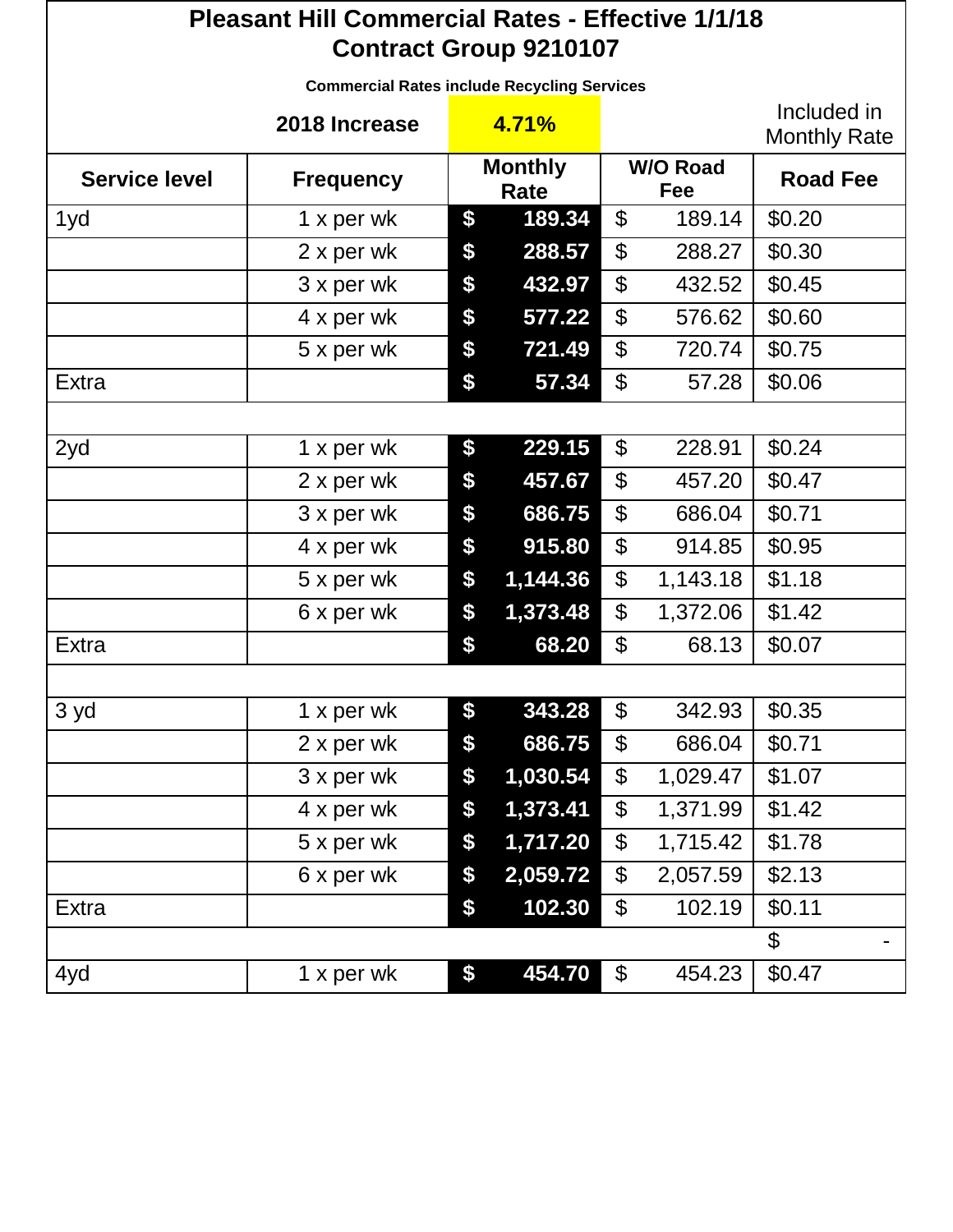|              | 2 x per wk | \$<br>908.46   | \$                        | 907.52   | \$0.94                    |
|--------------|------------|----------------|---------------------------|----------|---------------------------|
|              | 3 x per wk | \$<br>1,362.34 | \$                        | 1,360.93 | \$1.41                    |
|              | 4 x per wk | \$<br>1,817.05 | \$                        | 1,815.17 | \$1.88                    |
|              | 5 x per wk | \$<br>2,271.12 | \$                        | 2,268.77 | \$2.35                    |
|              | 6 x per wk | \$<br>2,725.83 | \$                        | 2,723.01 | \$2.82                    |
| <b>Extra</b> | 4yd        | \$<br>127.88   | \$                        | 127.75   | \$0.13                    |
|              |            |                |                           |          | $\boldsymbol{\mathsf{S}}$ |
| 5yd          | 1 x per wk | \$<br>563.62   | \$                        | 563.04   | \$0.58                    |
|              | 2 x per wk | \$<br>1,126.46 | \$                        | 1,125.30 | \$1.16                    |
|              | 3 x per wk | \$<br>1,689.58 | \$                        | 1,687.83 | \$1.75                    |
|              | 4 x per wk | \$<br>2,252.80 | \$                        | 2,250.47 | \$2.33                    |
|              | 5 x per wk | \$<br>2,817.45 | \$                        | 2,814.54 | \$2.91                    |
| Extra        |            | \$<br>153.43   | \$                        | 153.27   | \$0.16                    |
| 6yd          | 1 x per wk | \$<br>690.41   | \$                        | 689.70   | \$0.71                    |
|              | 2 x per wk | \$<br>1,351.58 | \$                        | 1,350.18 | \$1.40                    |
|              | 3 x per wk | \$<br>2,027.57 | \$                        | 2,025.47 | \$2.10                    |
|              | 4 x per wk | \$<br>2,703.26 | $\boldsymbol{\mathsf{S}}$ | 2,700.46 | \$2.80                    |
|              | 5 x per wk | \$<br>3,379.24 | \$                        | 3,375.74 | \$3.50                    |
| <b>Extra</b> |            | \$<br>187.55   | \$                        | 187.36   | \$0.19                    |
|              |            |                |                           |          | \$                        |
| 8yd          | 1 x per wk | \$<br>901.21   | \$                        | 900.28   | \$0.93                    |
|              | 2 x per wk | \$<br>1,802.53 | \$                        | 1,800.67 | \$1.86                    |
|              | 3 x per wk | \$<br>2,703.26 | \$                        | 2,700.46 | \$2.80                    |
|              | 4 x per wk | \$<br>3,603.96 | \$                        | 3,600.23 | \$3.73                    |
|              | 5 x per wk | \$<br>4,505.68 | \$                        | 4,501.02 | \$4.66                    |
| Extra        |            | \$<br>247.22   | \$                        | 246.96   | \$0.26                    |
|              |            |                |                           |          | \$                        |
| 32 gal       | 1 x per wk | \$<br>28.99    | \$                        | 28.96    | \$0.03                    |
|              | 2 x per wk | \$<br>57.98    | \$                        | 57.92    | \$0.06                    |
|              | 3 x per wk | \$<br>86.98    | \$                        | 86.89    | \$0.09                    |